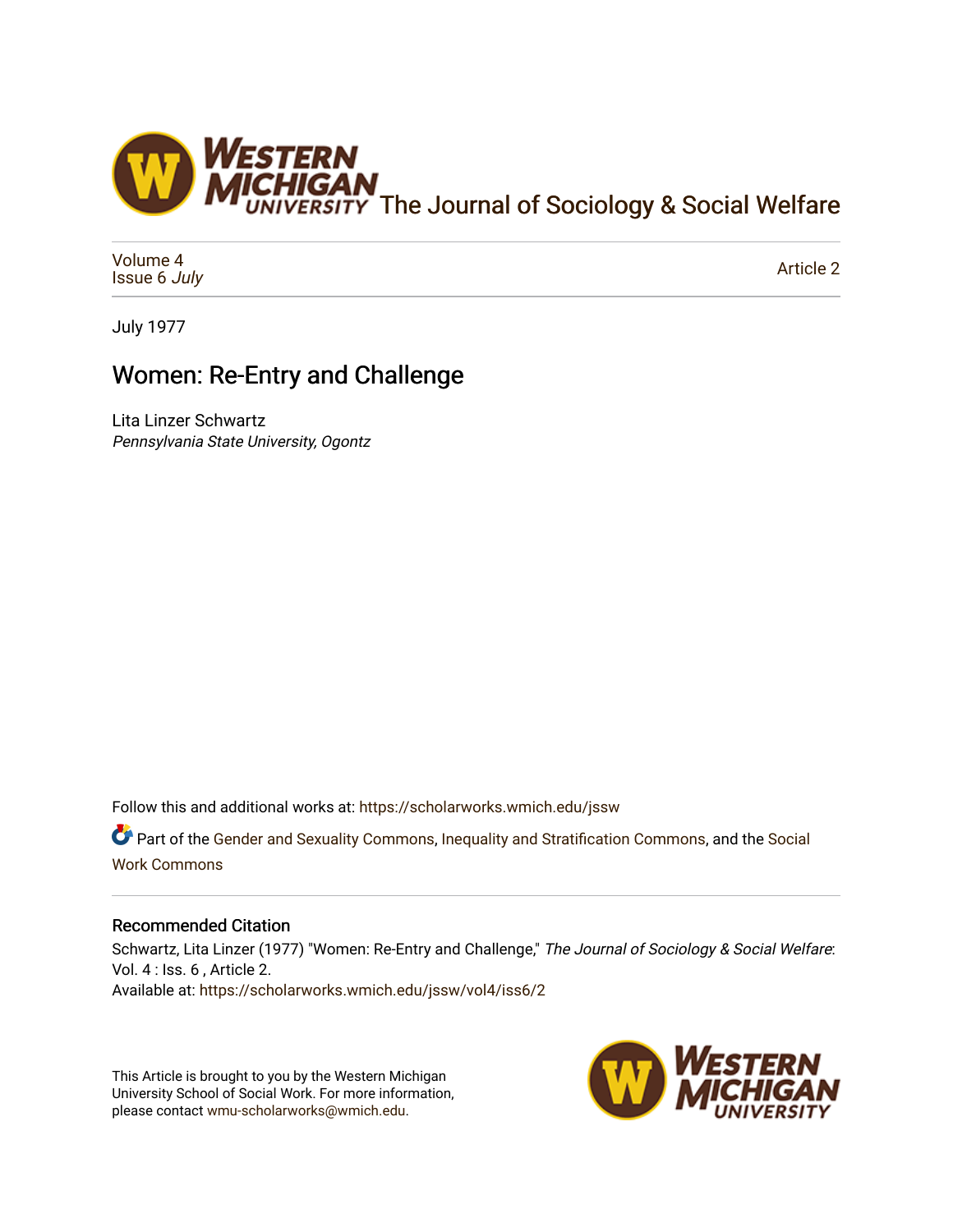Lita Linzer Schwartz

## The Pennsylvania State University, Ogontz Campus

Women are turning or returning to the world outside the home in ever-increasing numbers, partly due to the economic crisis of recent years and partly in response to the "consciousness-raising" and self-<br>actualization aspects of the women's liberation and humanistic movements. When a woman re-enters the workaday or educational world, she meets a variety of challenges. Some she may have anticipated; others may come as a surprise - or a shock.

"Challenge" is used here in two ways. The clearly positive challenges are those career or academic tasks that invite the woman challenges are those career or academic tasks that invite the woman<br>to use her abilities and potential in constructive ways. These are the opportunities that make re-entry attractive to her. There are<br>also challenges, however, that "dare" her to succeed, in that they are roadblocks or potential inhibitors of achievement. These can be negative influences, resulting in submissiveness and lack of selfactualization, or more positive because they stimulate the woman to take the dare and "overcome" it. Although both types of challenge are encountered by any woman re-entering the classroom or the labor market, they are far more complex for the married woman than the unmarried. Therefore, the discussion in this paper will stress primarily the challenges that face the married woman who chooses to extend her horizons and thereby complicate her domestic life.

Homer posed the problem well when she wrote that "... while society has been legally opening its doors to women and decrying the loss of female potential, it has been teaching them to fail outside the home. No one ever seriously objects to a woman's education or intellectual development, provided its objective is to make her a more entertaining companion and a more enlightened, and thus better, wife and mother. Only when her objective is an independent personal career does a problem arise." **(1970,** p.56) The conflict about woman's role and "place" persists despite all the legal, judicial, and consciousness-raising activities of the past decade. This is a challenge with negative potential. Let us assume that the wife and mother resolves her internal conflict and moves into the world outside her home. What lies ahead? The answer may be found in a multitude of questions.

At home, the woman may encounter some of the following problems. If she achieves success, whether academic, financial, or in professional recognition, does this pose a threat to her husband's ego? If her star is rising while his hangs by a thread, is at a plateau, or is falling, does he resent the situation? Does he perceive her activity as competition with him? Can he rejoice with her when she attains a goal? Much, of course, depends on his maturity, self-concept, and respect for his wife as an individual. His response will also be colored by the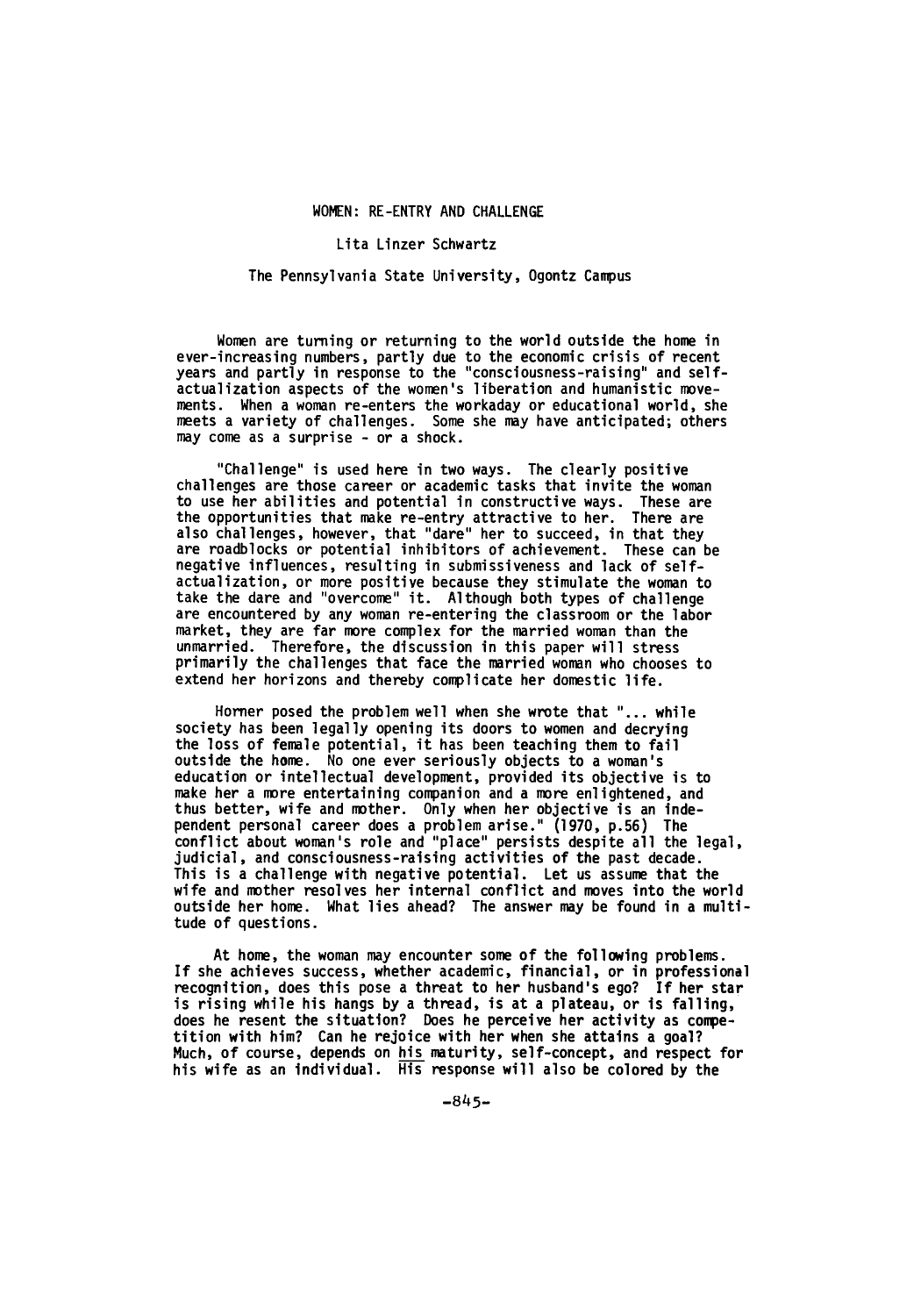manner in which the wife presents her success and the level of interest she maintains in his activities. Does she provoke a competitive spirit? Is her elation excessive or prolonged?  $\overline{\phantom{a}1f}$  she cares about the maintenance of an harmonious marriage, the handling of this situation provides a test of her powers of sensitivity and tactfulness.

If our woman is also a mother, the question arises as to the nature of the model she provides her children. Can they accept her in multiple roles? Are they resentful of the external demands on their mother's time and attention? Are they proud of or overwhelmed by her achievements? What effect do her achievements have on their school or work efforts? It takes judicious planning to combine motherhood and career (or studies) without jeopardizing the respect and affection of one's children. Indeed, self-discipline and effective management techniques become the keys to meeting family needs and responsibilities while making progress in personal development. Time must be apportioned to domestic tasks. Energy must be shared among emotional demands, physical jobs, and motivational desires. What our achieving woman needs is cooperation within her family and a balanced perspective on her own priorities. (Schwartz, 1975)

It is interesting that the family woman's ability to be effective as wife, mother, and "worker" is the basis for another challenge - on the job. If the woman is an executive or professional, male colleagues frequently find her all-around competence devastating to their own selfconcept and status. There are numerous references in the literature to the fact that a female has to be more capable and more persistent than a male to be accepted to graduate school or supervisory positions. (Harris, 1970; Rossi, 1971) This combination of characteristics poses sufficient rivalry for the male. That she may also be a devoted and successful wife and mother can overwhelm him. The single, divorced, or widowed woman may similarly be meeting a number of family responsibilities well, but the absence of a husband makes her appear to have fewer conflicting demands with the job. If she apparently has fewer roles in which she exhibits success, she is perceived as less of a threat.

A second problem in the job market is well-documented also - salary discrimination. "Equal pay for equal work" may be the law of the land, but it is not the practice. In academic life in 1975-76, there was a \$4900 differential in the salary paid across all ranks at the university level, in favor of men. (Chronicle of Higher Education, June 28,1976, **p.8)** In industry, the reports are similar, although jobs may be re-titled to evade anti-discrimination suits. Married women tend to receive lower salaries than unmarried women on the grounds that theirs is a supplementary, and by inference unnecessary, income. (Harris, 1970) This salary problem poses a negative challenge that is not easily resolved. It is an employer's market today with little latitude for Individual bargaining, especially for married women who have little geographical mobility and more time constraints. Suing for equal pay can win the salary adjustment, but may lead to covert discrimination tactics by supervisors, non-acceptance from colleagues, and severance from the job or non-promotion in the future. (Note: Part-time employment opportunities with pro-rated fringe benefits are still rare. These positions,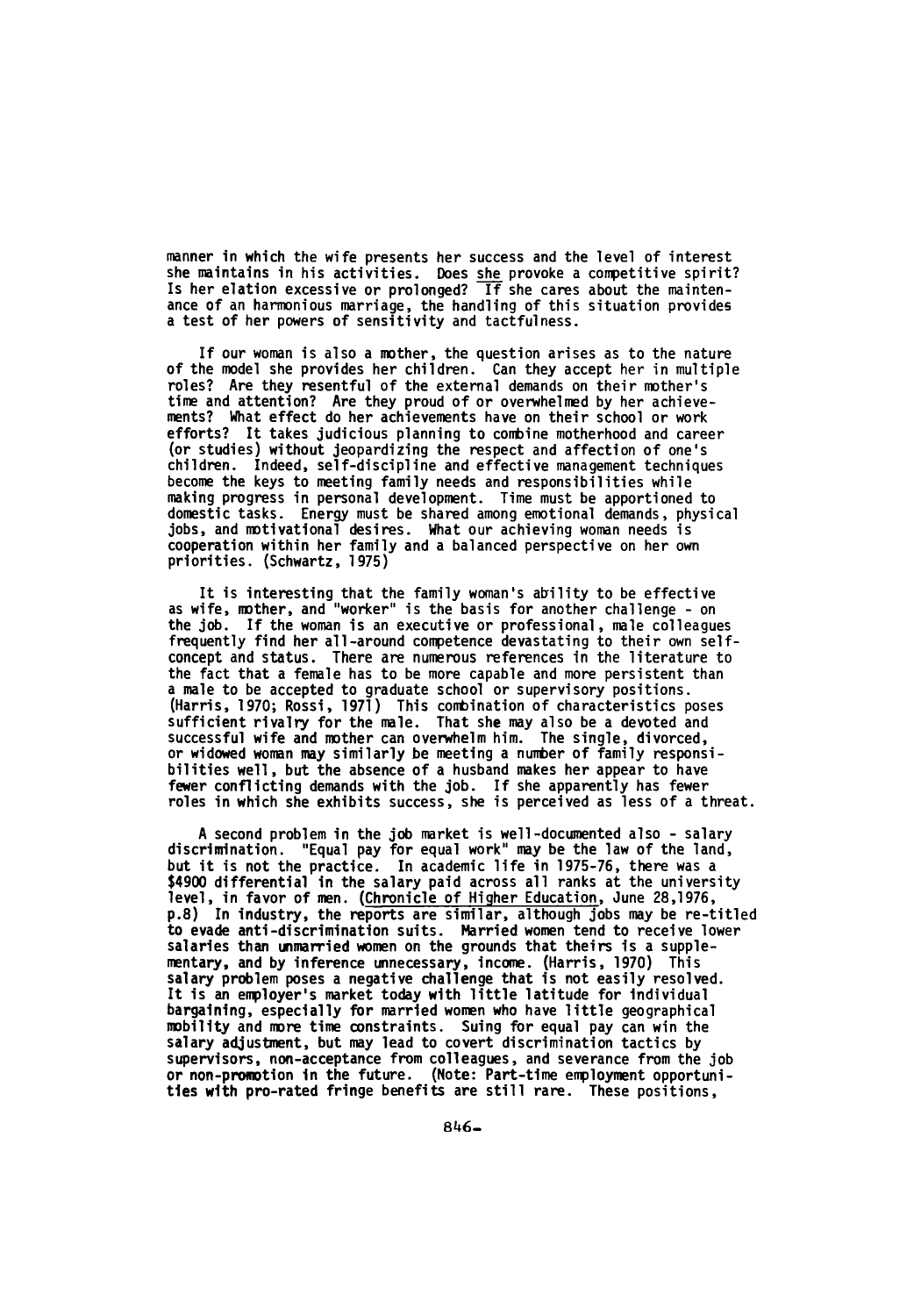sometimes more appropriate to the married woman's needs, present many of the same problems being discussed here.)

Generations of well-educated women have been plagued by a third challenge at work - sex-role stereotyping. "Can you type?" is the question first asked in industry. "You're too pretty to be a **..."** is another frequent comment. The female employee is too often regarded initially as a sex object, and perhaps never perceived without sexual undertones. In a society with loosening moral values, married women are no longer exempt from these stereotyped expectations and inferences. One such inference is the notion that a successful woman has achieved her status through an exchange of sexual favors for promotions, salary raises, or other benefits. This viewpoint has truth as a base in some instances to be sure, and has been the basis of novels and movie plots, but is hardly accurate with respect to all women, married or not. The never-married woman, from her late 20's on, is often perceived as a "swinger" or a lesbian, again a sexual evaluation that has nothing to do with her competence at work. It is apparently difficult for men to dissassociate females from sex, to accept their serious commitment to a job, or to regard women as anything but dilettantes in the world of work. This unfortunate circumstance is cited throughout the growing women's literature in journals such as this one, Signs, Sex Roles, and Psychology of Women Quarterly.

A fourth problem occurs where the female is an authority figure. Although there are certainly individual differences in handling authority-subordinate relations, there are also stereotyped views of women as "bosses." The extreme in chauvinistic opinion is perhaps best represented **by** opposition to the election of a woman president. Great anxiety is expressed that her physiological and emotional cycles would influence her responses to national and international events with disastrous consequences. On the industrial or academic scene, the same generalization prevails although on a lesser scale of implications for the fate of humanity. A second stereotype presents the female manager or supervisor as hyper-masculinized, meaning that she has repressed her qualities of sensitivity and affective responsiveness in favor of a tough, hard-nosed, all-business approach to people. Some women, indeed, have developed such behaviors either to overcome the view of women as emotion-dominated or to "prove" their ability to function well in the male-dominated executive suite. Their female subordinates dislike such a cold relationship, and male subordinates resent the woman's authority and business-like personality, characterizing her as "too aggressive for a woman **"** (and therefore castrating in their view). If, by contrast, the female executive asks a secretary to take care of some personal chore, just as many a male executive does, she is perceived as less devoted to her **job** than her male counterpart. The soft-spoken, caring female authority figure is considered to be too gentle to be effective. These extremes present a "no-win" dilemma for the woman in an authority position.

Many women who never entered college or who dropped out before graduation are now re-entering the academic world as students. What are the problems they face? Some of the basic challenges that confront them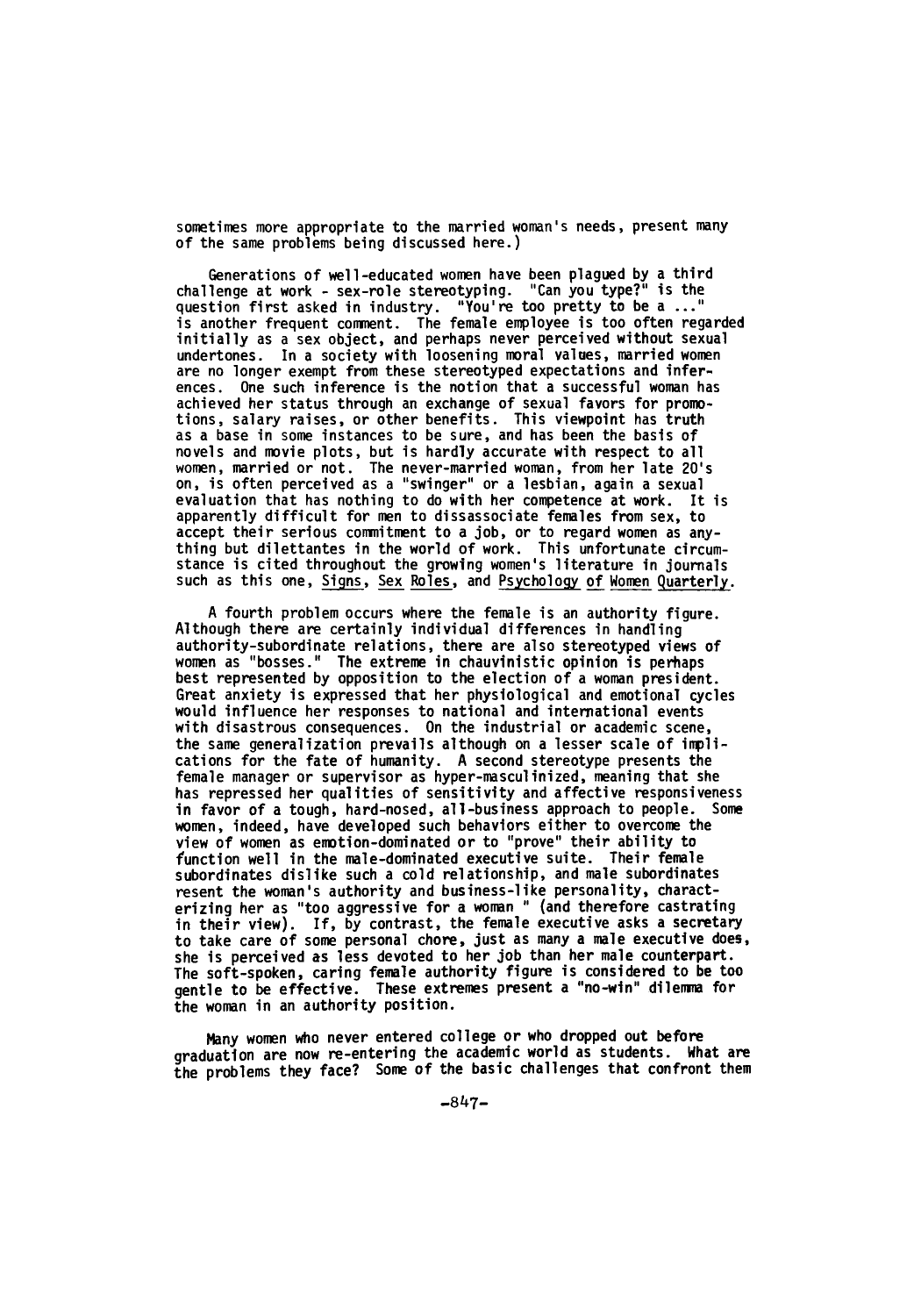have been discussed in other publications and need not be repeated here. (cf, School Review, 1972) Two specific problems claim our attention in this paper. One is the obstacle course of being admitted as a student. There is sometimes the reaction that investing in the education of a mature woman is unwise because she has too few productive years remaining. This obstacle is being reduced by society itself as the movement for life-long learning and credit for life experience takes hold across the country. Career changes in the middle years are becoming more commonplace, among men as well as women. Furthermore, activists in the senior citizens' groups are demonstrating that they still have contributions to make to society after age sixty-five, extending productivity for more years than was true a decade ago.

Once admitted, the older woman may encounter two extremes of faculty reaction. Some faculty members welcome the mature point of view that the adult brings to the classroom. Others feel undermined because the mature woman asks too many penetrating questions or can present a logical counter-argument to the instructor's flat assertions. Also, she doesn't engage in the ego-flattery used by her younger sisters; from her, a compliment must be well-earned. It is also anticipated by some young instructors that anyone over thirty will be inflexible. Anxious about their status and success these women may be, but they are not inflexible. Unless the instructor is rigid himself (or herself), a few weeks of observation and interaction will modify the previous misconceptions. Of course, the woman herself will have to overcome her own anxieties about sitting in a classroom with students half her age, diffidence in the face of overbearing instructors, and doubts about her motivation for re-entering the cloistered halls. Not one of this last group of obstacles is insuperable.

In summary, the ways in which the woman perceives the challenges posed by her return to school or work determine whether or not she handles the opportunity successfully. She has more alternative paths to follow today than she did only a few years ago. She also has more groups and agencies supporting her right to choose among the options than did any earlier generation of women. She can face those who "dare" her with strength and dignity. She can see herself in the process of becoming an individual as she masters tasks, solves problems, demonstrates competence in several roles, and enjoys a new and variegated existence. With increasing self-confidence, she can look at the world and throw out a few challenges of her own. Is society, particularly the male segment, ready to accept the challenge she poses?

## References

- l.Chronicle of Higher Education, 1976 (June 28), 12 (16), p.8.
- 2. Harris, A. S. The second sex in academe. AAUP Bulletin, 1970, 56 (3). 3.Horner, M. S. Femininity and successful achievement: a basic incon-
- sistency. In Bardwick, J.S., Douvan, E., Homer, M.B., and Gutmann, D. (Eds.), Feminine Personality and Conflict. Belmont, Calif.: Brooks/Cole Publi shing, **1970.**
- 4.Rossi, A. Discrimination and demography restrict opportunities for academic women. In Stacey, J., Béreaud, S., and Daniels, J. (Eds.), And Jill came Tumbling After. New York: Dell Publishing, 1974.